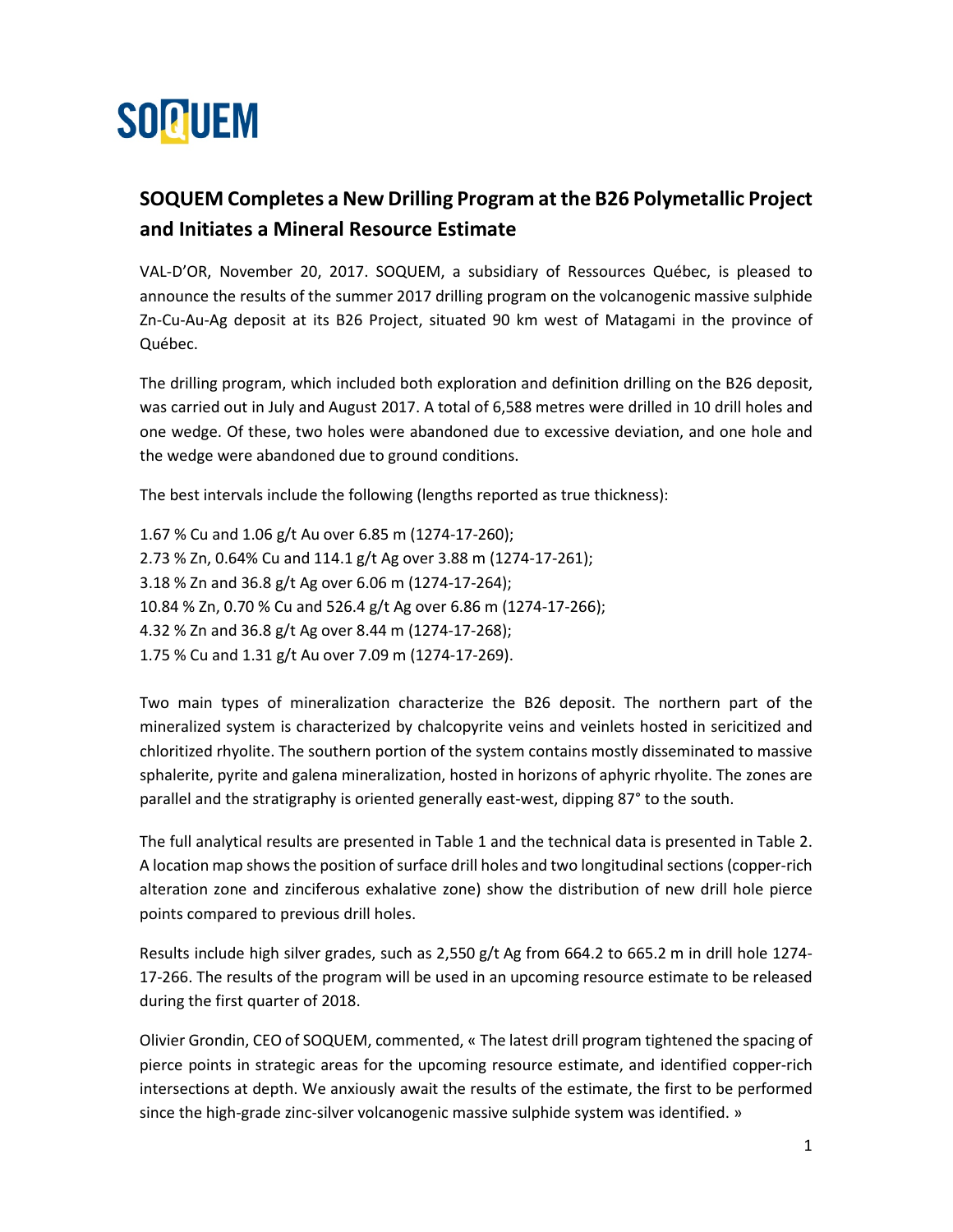Stéphane Poitras, P.Geo., Deputy Director of SOQUEM and a qualified person as defined by National Instrument 43-101, has reviewed and approved the scientific and technical information presented in this news release.

Strict QA/QC protocols have been implemented for the B26 Project, including the insertion of certified reference materials (standards) and blanks.

*A total of 1,530 half-core samples were sent for analysis at the ALS laboratory of Val-d'Or. The samples were weighed, crushed and pulverized (code ALS Prep-31) and analyzed for the following elements: Ag, Al, As, Au, Ba, Be, Bi, Ca, Cd, Co, Cr, Cu, Fe, Ga, K, La, Mg, Mn, Mo, Na, Ni, P, Pb, S, Sb, Sc, Sr, Th, Ti, Tl, U, V, W and Zn. For Au, a 30 g split was analyzed by fire assay fusion, which involves melting the sample and analyzing the melt by atomic absorption (code ALS Au AA23). Samples grading between 0.5 and 2 g/t Au are reassayed with gravimetric finish (code ALS Au-GRA21). For all other elements, samples are subjected to four-acid digestion (HF-HNO3-HCl-HClO4) followed by inductively coupled plasma mass spectrometry (ICP-MS; code ALS ME-ICP61). Samples grading above 100 ppm Ag or 10,000 ppm Cu, Pb or Zn are reassayed by four-acid digestion followed by inductively coupled plasma optical emission spectrometry (ICP-OES; code ALS ME-OG62). When silver (Ag) grades exceed 1,500 ppm, a 30 g split is analyzed by fire assay with gravimetric finish (code ALS Ag-GRA21).*

## About SOQUEM

SOQUEM, a subsidiary of Ressources Québec, is a leading player in mineral exploration in Québec. Its mission is to explore, discover and develop the mineral resources of Québec. SOQUEM has participated in more than 350 exploration projects and contributed to major discoveries of gold, diamonds, lithium and other minerals.

Olivier Grondin President and CEO 819 874-3773 [soquem.abitibi@soquem.qc.ca](mailto:soquem.abitibi@soquem.qc.ca) soquem.qc.ca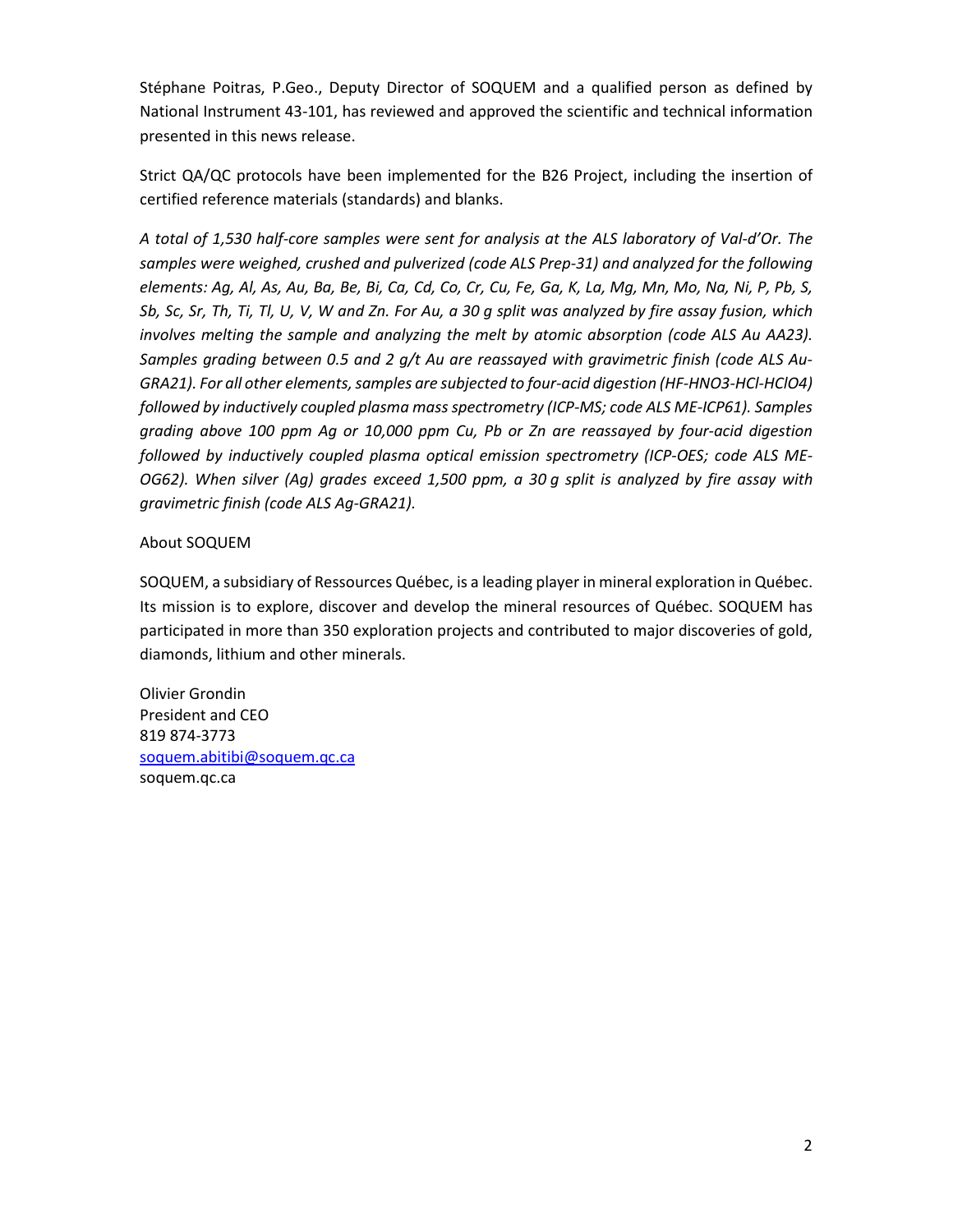| <b>Drill hole</b> | From<br>(m) | To<br>(m) | Core<br>length<br>(m) | <b>Estimated</b><br>true<br>thickness*<br>(m) | Cu<br>$(%)**$ | Zn<br>$(%)**$ | Au<br>$(g/t)**$ | Ag<br>$(g/t)**$ | Zone   |
|-------------------|-------------|-----------|-----------------------|-----------------------------------------------|---------------|---------------|-----------------|-----------------|--------|
| 1274-17-260       | 867.50      | 869.30    | 1.80                  | 1.17                                          | 1.31          | 0.02          | 2.13            | 4.5             | Copper |
| 1274-17-260       | 896.80      | 900.20    | 3.40                  | 2.29                                          | 2.16          | 0.01          | 0.45            | 2.6             | Copper |
| 1274-17-260       | 908.00      | 918.00    | 10.00                 | 6.85                                          | 1.67          | 0.01          | 1.06            | 1.9             | Copper |
| 1274-17-261       | 484.90      | 485.40    | 0.50                  | 0.38                                          | 1.93          | 0.12          | 0.05            | 21.5            | Copper |
| 1274-17-261       | 585.00      | 585.80    | 0.80                  | 0.64                                          | 6.67          | 0.04          | 1.73            | 21.9            | Copper |
| 1274-17-261       | 654.50      | 659.20    | 4.70                  | 3.88                                          | 0.64          | 2.73          | 0.03            | 114.1           | Zinc   |
| Including         | 657.45      | 658.20    | 0.75                  | 0.62                                          | 1.79          | 10.39         | 0.09            | 427.0           | Zinc   |
| 1274-17-261       | 671.00      | 672.25    | 1.25                  | 1.03                                          | 0.03          | 4.88          | 0.10            | 101.7           | Zinc   |
| 1274-17-263       | 1051.50     | 1059.00   | 7.50                  | 4.57                                          | 0.77          | 0.01          | 0.02            | 1.7             | Copper |
| 1274-17-264       | 634.50      | 635.00    | 0.50                  | 0.35                                          | 3.88          | 0.02          | 0.02            | 4.8             | Copper |
| 1274-17-264       | 660.00      | 666.60    | 6.60                  | 4.74                                          | 0.58          | 0.01          | 0.11            | 1.1             | Copper |
| 1274-17-264       | 742.50      | 750.50    | 8.00                  | 6.06                                          | 0.27          | 3.18          | 0.08            | 36.8            | Zinc   |
| Including         | 746.35      | 746.80    | 0.45                  | 0.34                                          | 0.14          | 17.78         | 0.26            | 140.0           | Zinc   |
| 1274-17-266       | 554.50      | 555.05    | 0.55                  | 0.45                                          | 4.36          | 0.17          | 2.62            | 10.7            | Copper |
| 1274-17-266       | 580.10      | 580.60    | 0.50                  | 0.41                                          | 3.33          | 0.02          | 0.39            | 8.8             | Copper |
| 1274-17-266       | 664.20      | 672.00    | 7.80                  | 6.86                                          | 0.70          | 10.84         | 0.04            | 526.4           | Zinc   |
| <b>Including</b>  | 666.50      | 669.65    | 3.15                  | 2.77                                          | 1.10          | 19.51         | 0.07            | 400.4           | Zinc   |
| 1274-17-268       | 515.70      | 517.30    | 1.60                  | 1.21                                          | 1.27          | 1.91          | 0.07            | 12.5            | Copper |
| 1274-17-268       | 636.70      | 637.25    | 0.55                  | 0.46                                          | 3.77          | 0.05          | 0.32            | 16.7            | Copper |
| 1274-17-268       | 678.75      | 688.60    | 9.85                  | 8.44                                          | 0.41          | 4.32          | 0.07            | 36.8            | Zinc   |
| Including         | 680.50      | 681.45    | 0.95                  | 0.81                                          | 0.80          | 13.99         | 0.15            | 42.8            | Zinc   |
| 1274-17-269       | 884.50      | 888.40    | 3.90                  | 2.27                                          | 1.24          | 0.01          | 0.70            | 1.9             | Copper |
| 1274-17-269       | 916.50      | 928.50    | 12.00                 | 7.09                                          | 1.75          | 0.01          | 1.31            | 3.2             | Copper |
| 1274-17-269       | 952.30      | 956.30    | 4.00                  | 2.40                                          | 1.77          | 0.02          | 0.32            | 11.3            | Copper |
| 1274-17-269       | 1011.00     | 1012.50   | 1.50                  | 0.90                                          | 0.01          | 0.26          | 0.01            | 758.0           | Zinc   |

Table 1: Drill hole intersections from July to September 2017

\* True thickness is estimated from the dip of the zinc-bearing zone and the dip of stratigraphy. Copper-bearing veins

and veinlets generally form envelopes concordant to stratigraphy, but may also cut across it.

\*\*Preliminary grades, uncut; reassaying underway.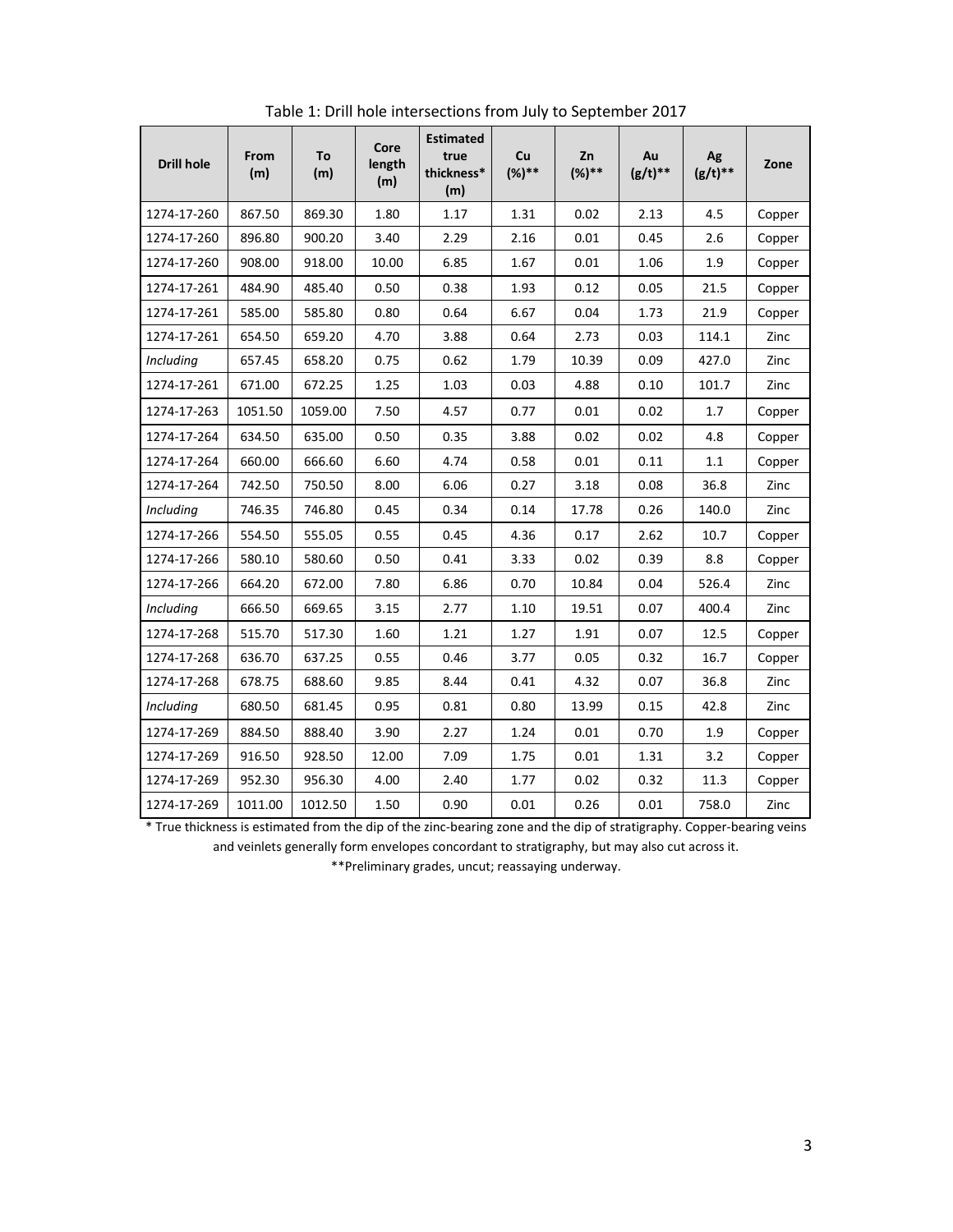| <b>Drill hole</b> | <b>UTM Easting</b><br><b>NAD83 Z17</b> | <b>UTM Northing</b><br><b>NAD83 Z17</b> | <b>Elevation</b> | <b>Azimuth</b> | Dip     | Length (m) |
|-------------------|----------------------------------------|-----------------------------------------|------------------|----------------|---------|------------|
| 1274-17-260       | 652410.0                               | 5513875.0                               | 280              | 180            | -70     | 1092       |
| 1274-17-261       | 652952.0                               | 5513815.0                               | 280              | 180            | $-53$   | 732        |
| 1274-17-262*      | 653108.6                               | 5513823.4                               | 272.8            | 182            | -68     | 54         |
| 1274-17-263       | 653108.6                               | 5513823.4                               | 272.8            | 182            | $-71$   | 1182.6     |
| 1274-17-263W1*    | 653115.4                               | 5513620.2                               | $-249.8$         | 181.8          | $-66.6$ | 141        |
| 1274-17-264       | 652947.5                               | 5513810.3                               | 274.5            | 180            | $-56$   | 828        |
| 1274-17-265*      | 652508.0                               | 5513876.0                               | 276              | 180            | $-67$   | 24         |
| 1274-17-266       | 652900.0                               | 5513812.0                               | 276              | 181            | -59     | 726        |
| 1274-17-267*      | 652947.5                               | 5513810.3                               | 274.5            | 179            | -55     | 42         |
| 1274-17-268       | 652947.5                               | 5513810.3                               | 274.5            | 179            | -55     | 753        |
| 1274-17-269       | 652505.6                               | 5513872.3                               | 275.8            | 180            | $-67$   | 1013.5     |

Table 2 : Drill hole technical data

\*Abandoned hole

"W" signifies a wedge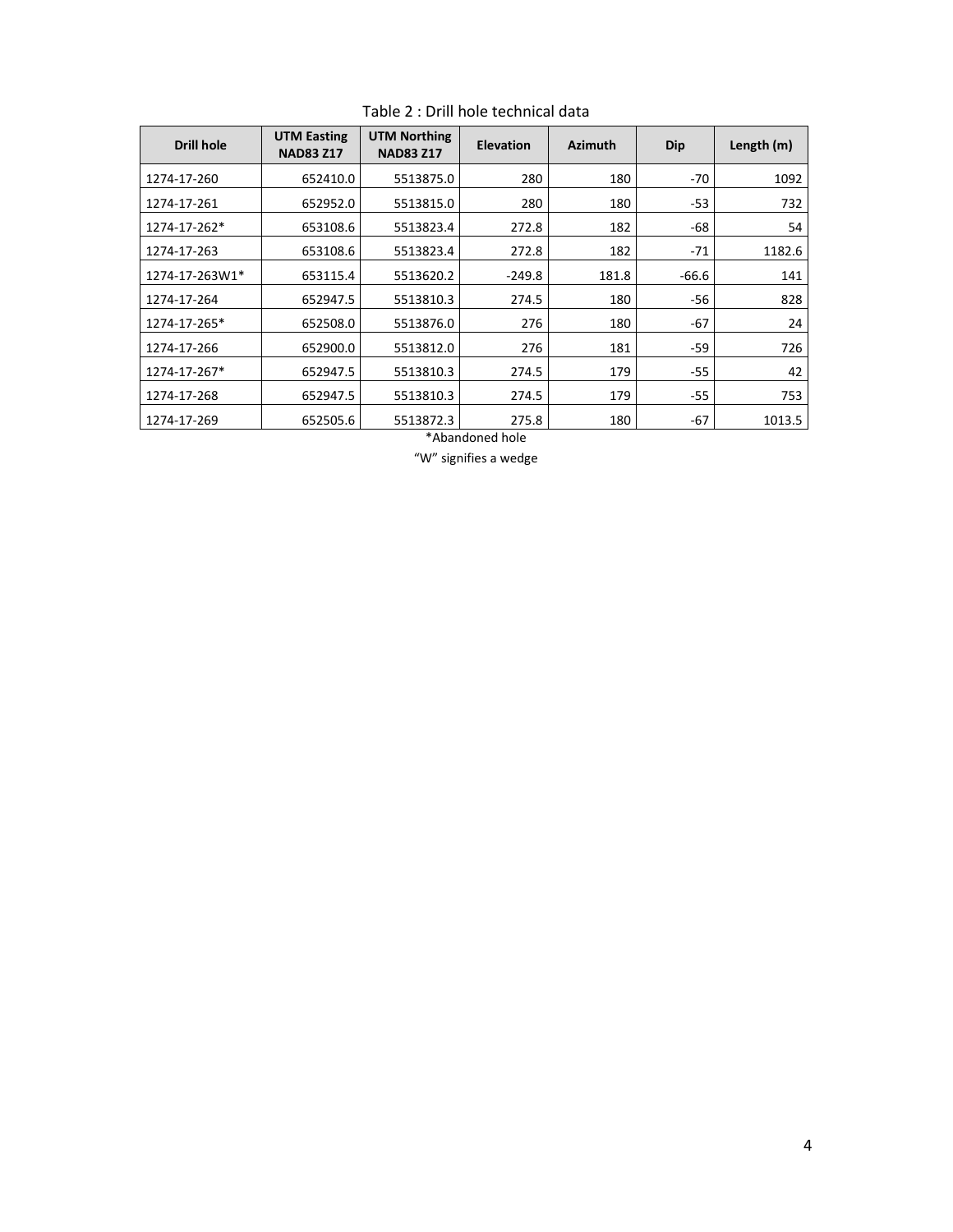

Location map showing the summer 2017 drill holes, B26 Project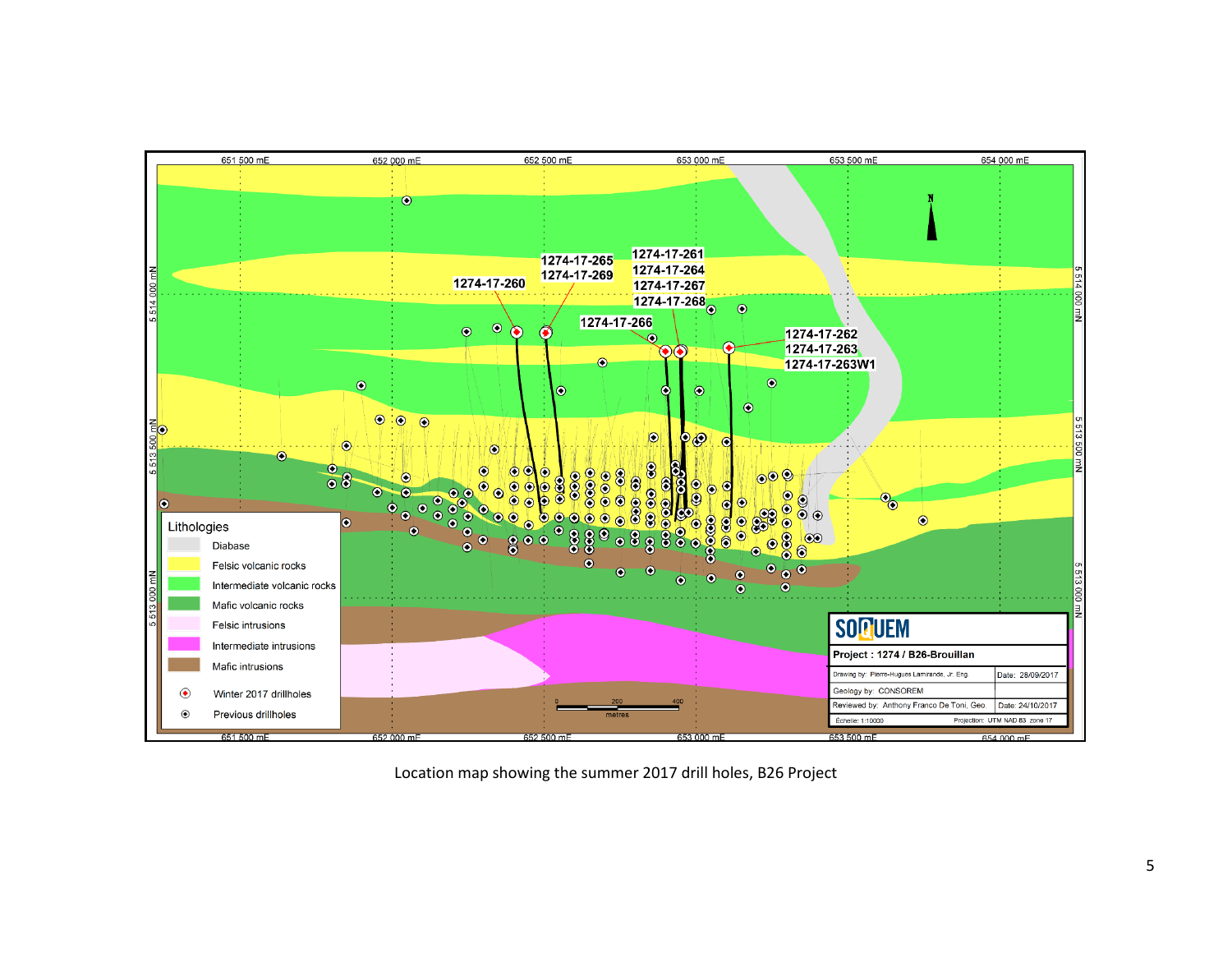

Longitudinal section looking north, zinc zone, B26 Project